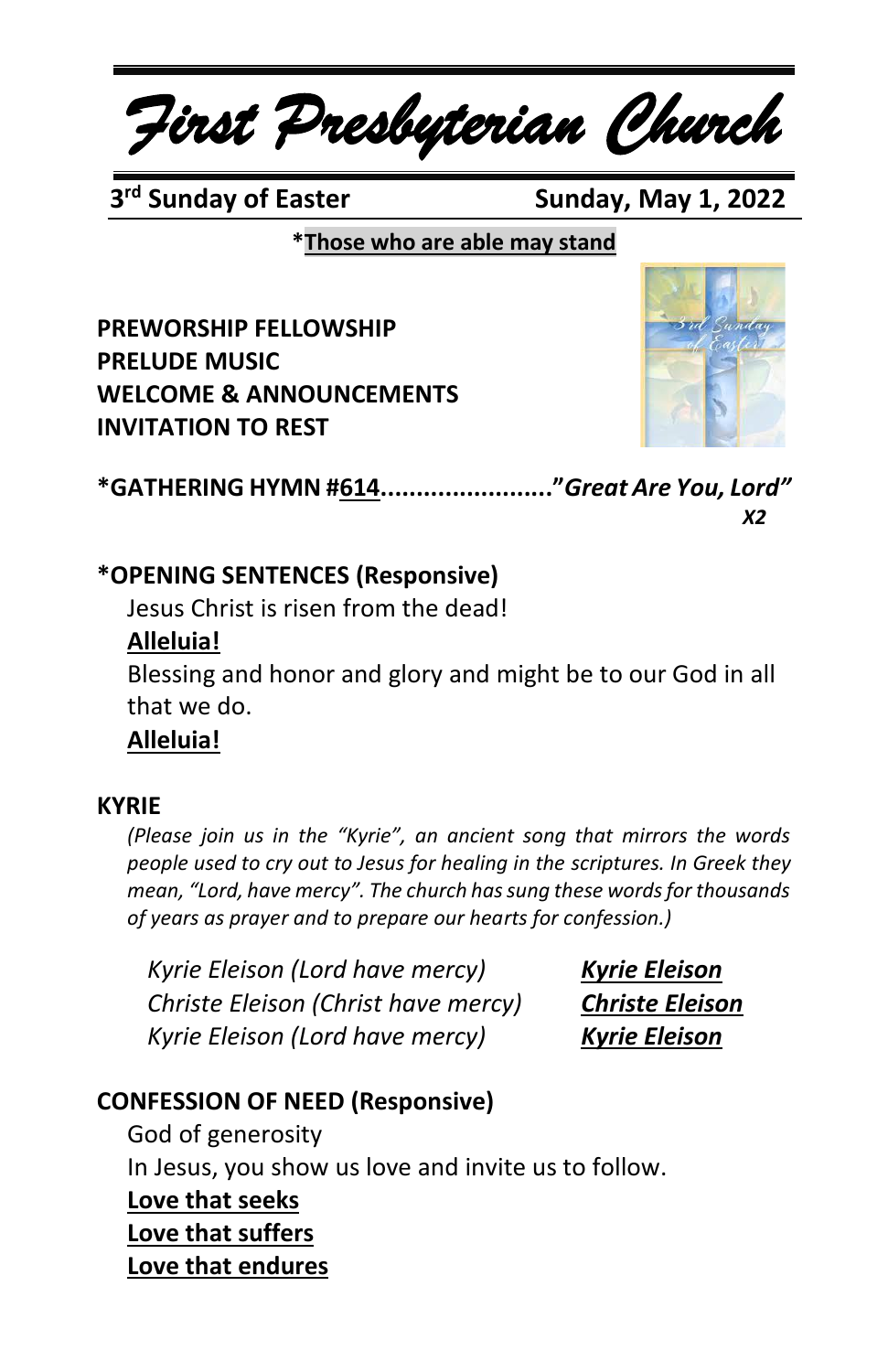Yet so often we feel like we don't know how.

**How to fix the brokenness we see.**

**How to speak among the pain others show.**

**How to manage our own lives and mental health while reaching out to others.**

We confess that your ways are not our ways and so we all too often give up trying.

We need you to show us how and the faith to know there is enough in us to try.

# **Have mercy on us.**

**Help us receive your love so we can pour it out on others.**

# **KYRIE**

*Kyrie Eleison (Lord have mercy) Kyrie Eleison Christe Eleison (Christ have mercy) Christe Eleison Kyrie Eleison (Lord have mercy) Kyrie Eleison*

# **SILENCE FOR CONFESSION AND RESTING IN GOD'S GRACE**

# **DECLARATION OF GRACE (Responsive)**

The resurrection of Jesus shows us the grace of God is stronger than death and the love of God has no boundary. This is Good News**. In Jesus Christ, we are covered in Grace.**

**RESPONSE HYMN #452................."***Open the Eyes of My Heart"*

**\*SHARING THE PEACE OF CHRIST** The Peace of Christ be with you! **And Also, with you!** Let us share a sign of God's peace with one another.



# **PRAYER FOR ILLUMINATION (Unison)**

**Holy Spirit, help us hear your voice beyond our inability to hear and understand your word beyond any speaker's ability to explain. Through your word, speak to our hearts even if our heads are not ready to listen. Amen.**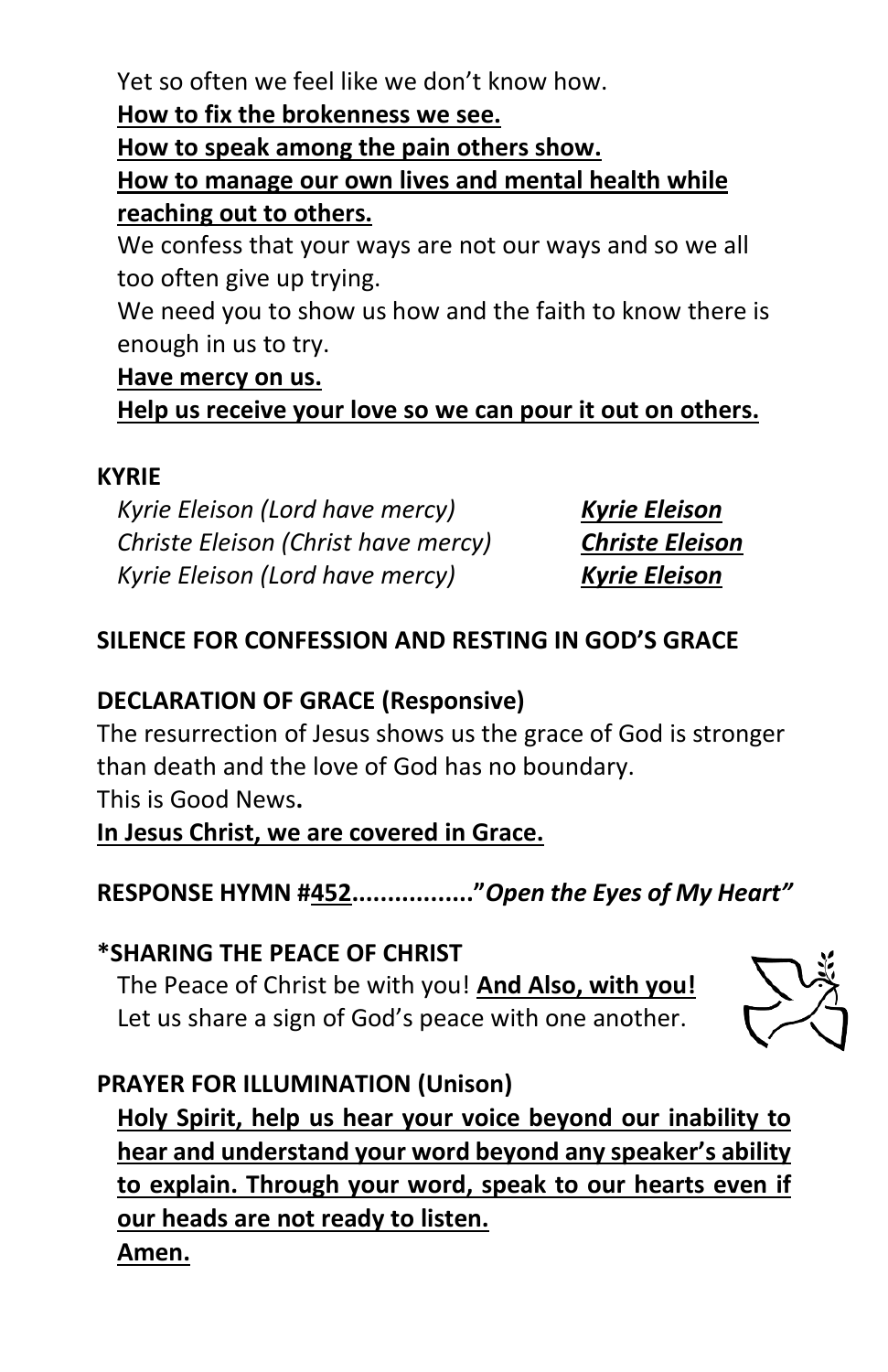#### **SCRIPTURE**

**FIRST READING ...........................................Psalm 30 (pg 557)** *Leader: The Word of the Lord.* **People: Thanks be to God!**

**GOSPEL READING..................................John 21:1-19 (pg 120)** *Leader: The Word of the Lord.* **People: Praise to You, O Christ**

#### **SERMON** *Rev. Greg Isaacson*

#### **SILENCE FOR REFLECTION**

**\*HYMN OF THE DAY #450.........................***"Be Thou My Vision"*

**PRAYERS OF THE PEOPLE** Lord in your Mercy. **Hear our Prayer.**

#### **THE LORD'S PRAYER (forgive us our "sins")**

#### **INVITATION**

#### **PRAYER OF THANKSGIVING (Responsive)**

Lord, be with you **And also, with you** Lift up your hearts **We lift them up to the Lord** We lift them up to the Lord our God **It is right to give our thanks and praise**

# **WORDS OF INSTITUTION**

**COMMUNION OF THE PEOPLE**

**PRAYER AFTER COMMUNION**



#### **\*BLESSING AND CHARGE (Responsive)**

Beloved children of God receive the gift of the Holy Spirit, the grace of Jesus Christ, and the blessing of the Lord forever. **Alleluia! Amen.**

|--|--|--|--|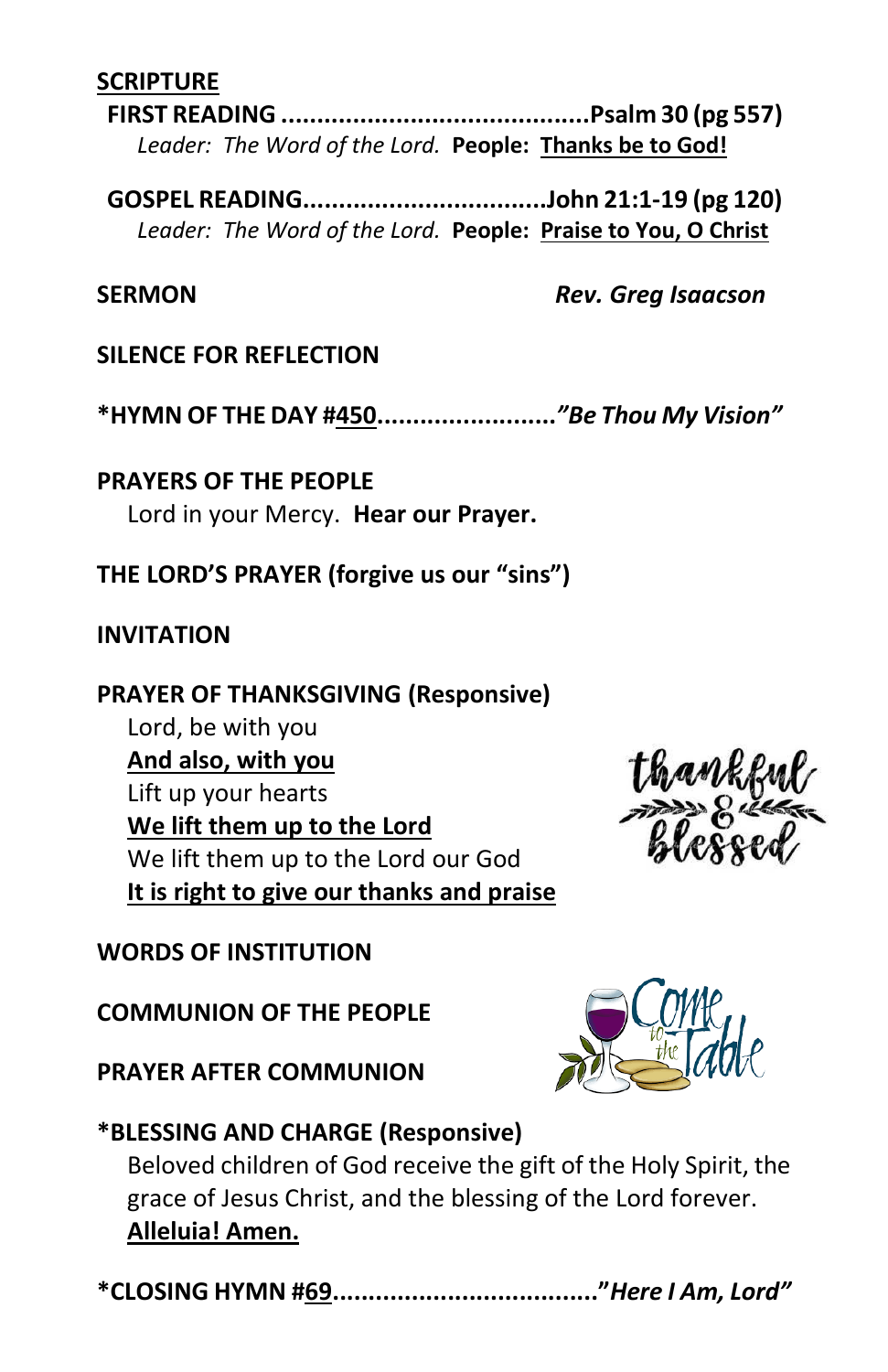# **\*DISMISSAL (Responsive)** Go in peace to love and serve the Lord. **Thanks be to God.**

# **Amen.**

# **\*POSTLUDE**



*\_\_\_\_\_\_\_\_\_\_\_\_\_\_\_\_\_\_\_\_\_\_\_\_\_\_\_\_\_\_\_\_\_\_\_\_\_\_\_\_\_*

# Home Delivered Meals

**Our church is responsible for Home Delivered Meals Monday, May 23 through Friday, May 27. We will need 3 drivers per day.** 

**If you can help, there is a sign-up sheet on the table by the offices or please call the church @ #218-281-4853. Thank you in advance for helping with this mission!**



# *Please continue to be in prayer for:*

JoAnn Westburg Brent Blake Scott Brolsma Punky Johnson The Phillips Family Duane & Betty Finkenbinder